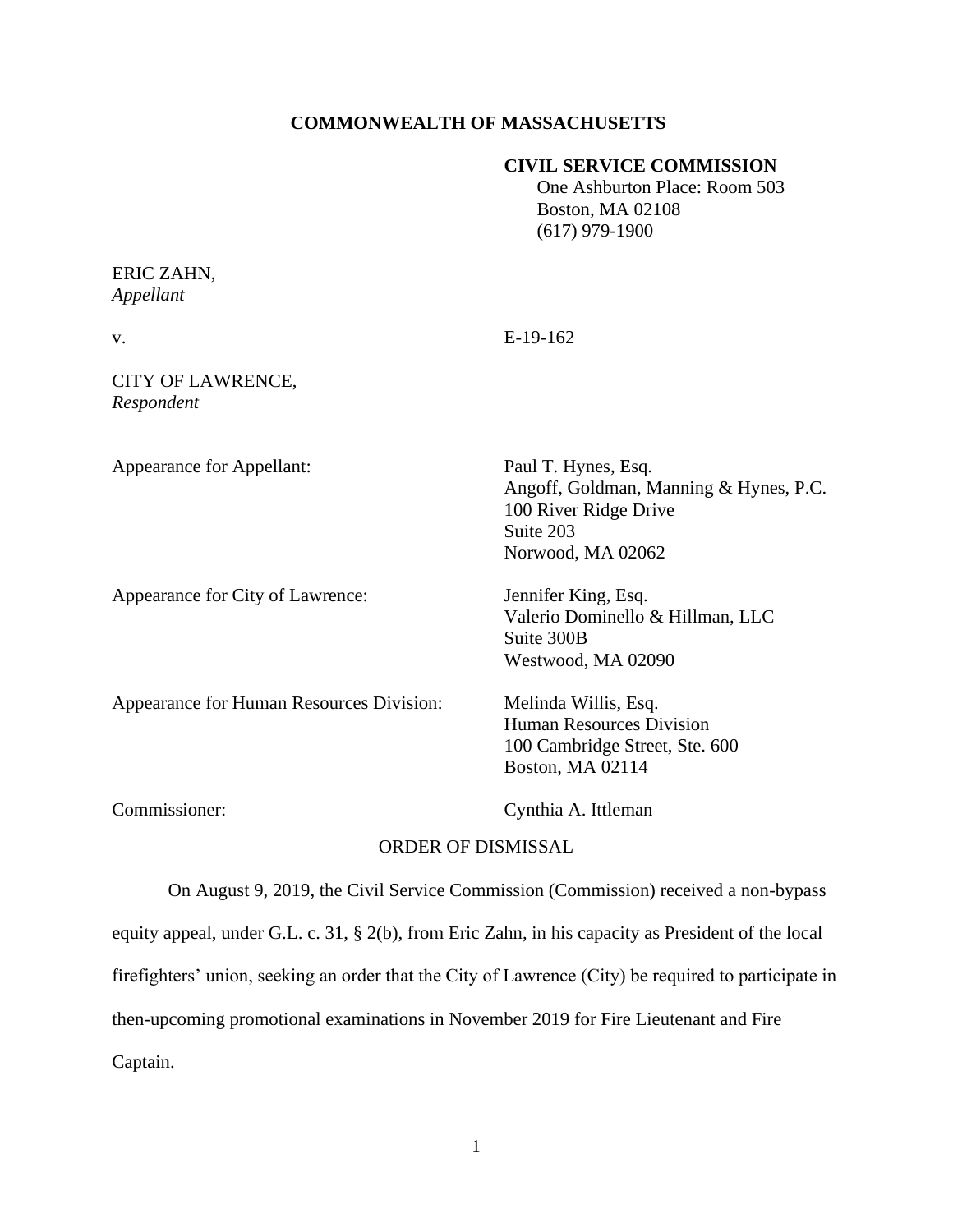On August 26, 2019, apparently anticipating that the Commission would not hear a Section 2(b) appeal from a person (Zahn, a Fire Captain) who was not aggrieved, counsel for the Appellant filed a Motion to Intervene on behalf of Lawrence Firefighter Michael Delaney and Lawrence Fire Lieutenant Dave Amero, two persons who would be eligible to sit for the fire lieutenant (Delaney) and fire captain (Amero) examination if offered to Lawrence firefighters and lieutenants in November 2019.

Also on August 26, 2019, I held a pre-hearing conference at the Mercier Community Cener in Lowell, MA, which was attended by counsel for: the City, HRD, the Appellant and the requested intervenors. Based on the information provided at the pre-hearing, it appeared undisputed that:

- 1. In November 2017, the City participated in the promotional examinations for fire captain and fire lieutenant.
- 2. On March 15, 2018, HRD established the eligible lists for fire lieutenant and fire captain.
- 3. The eligible lists were scheduled to expire on March 15, 2020, but would be extended (by default) through November 1, 2020 if no new eligible list had been established by March 15, 2020.

The Appellant (and requested intervenors) argued that the City was deviating from its longstanding practice of participating in promotional examinations every two years; that the current lists will likely be exhausted prior to their expiration; and, thus, the City should be ordered to participate in the upcoming promotional examinations.

The City, in addition to arguing that the Appellant (Zahn) had no standing to file this appeal, argued that the civil service law and rules do not require an appointing authority to

2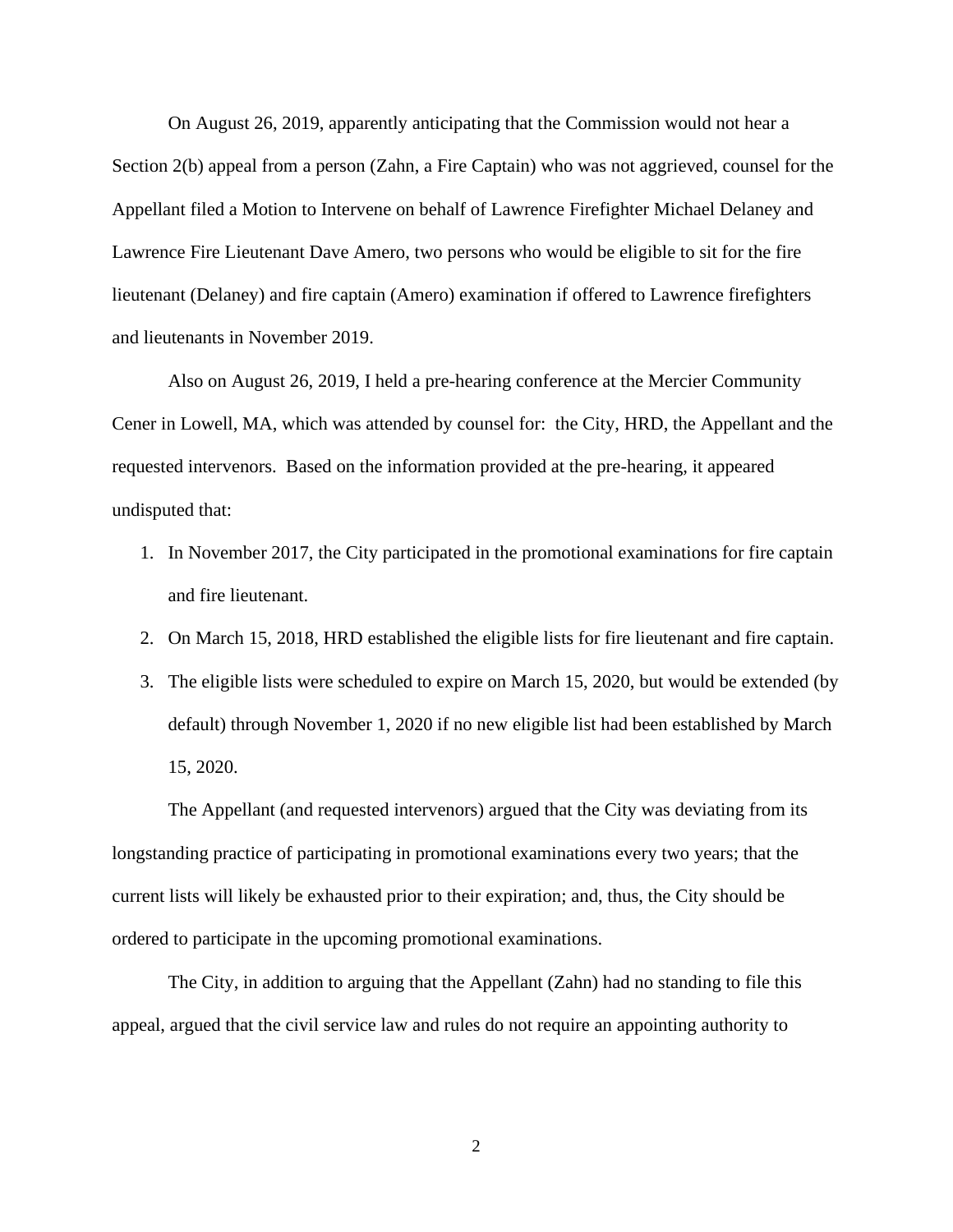participate in promotional examinations in anticipation of the lists potentially being exhausted sometime in the future.

Counsel for HRD confirmed the dates referenced above and stated that, unless an appointing authority is requesting provisional promotions (due to no eligible list or a "short list"), HRD cannot require the appointing authority to participate in upcoming promotional examinations.

At or around the same time that this appeal was filed with the Commission, the local firefighters' union filed a charge of prohibited practice with the Department of Labor Relations, arguing in part that the City's failure to participate in the then-upcoming promotional examinations would violate " … the contractual requirement that the City maintain an active civil service list for each position …".

The Appellant and requested Intervenors asked the Commission to issue temporary orders extending the deadline for the City to participate in the upcoming promotional examinations. Based on the careful review of the record at the time, I declined to do so.

On September 10, 2019, the City filed a motion to dismiss the instant appeal. Neither the Appellant or the Intervenors filed a reply.

#### *Analysis*

This appeal was effectively a request for the Commission to issue an emergency order at the time requiring the City to participate in promotional examinations for which the deadline to participate was days away. Based on my review of the record at the time, such an order was not warranted, as it was undisputed that eligible lists were in place for both positions, the eligible lists would be automatically extended through November 2020 and, importantly, the City had not requested any provisional promotional appointments for either fire lieutenant or captain at the

3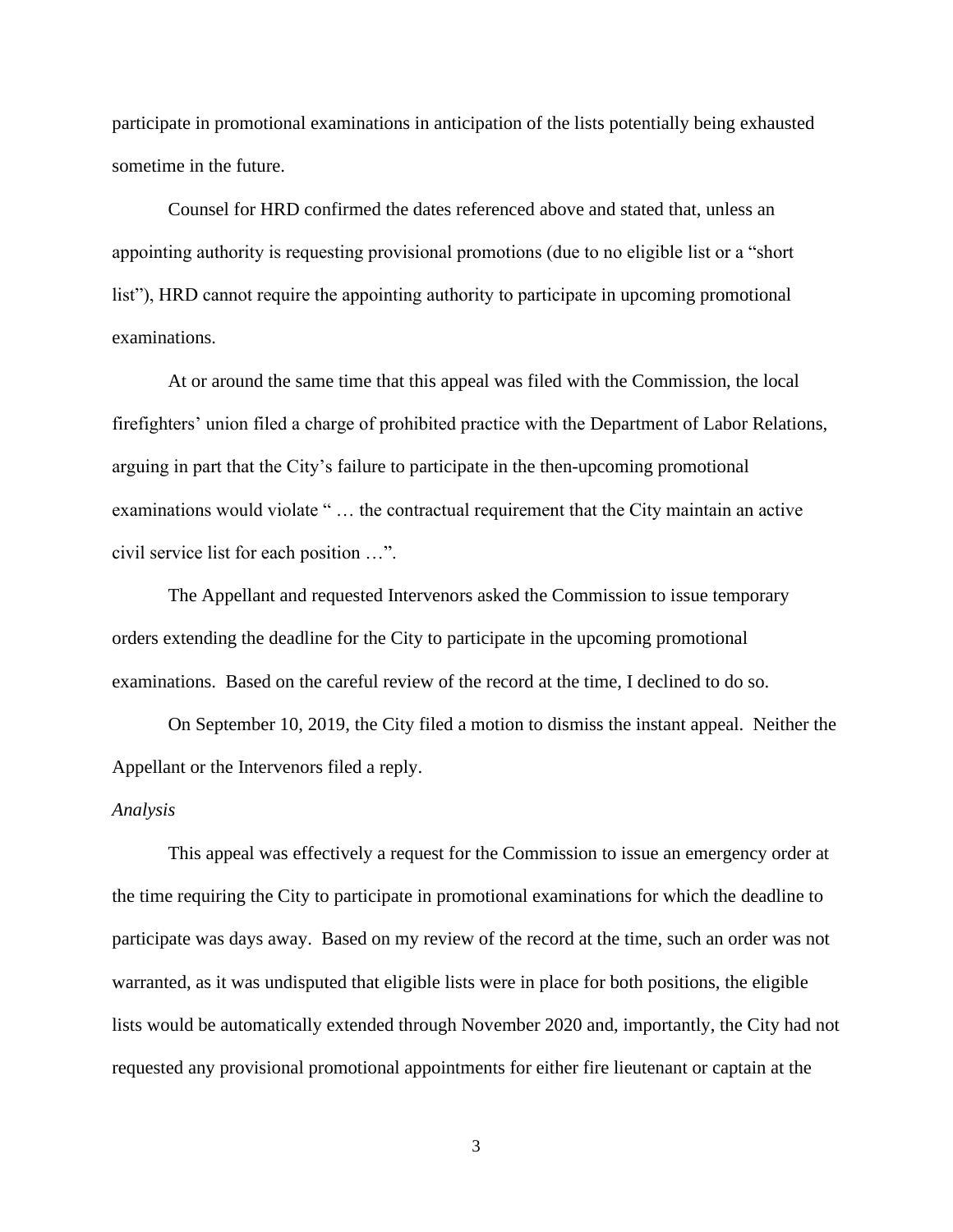time, which would trigger the statutory requirement for the City to participate in upcoming promotional examinations.

The City's motion to dismiss went unanswered by the Appellant and requested Intervenors, presumably because the matter effectively became moot once the deadline for participating in the promotional examinations had passed.

To ensure clarity, however, based on the facts of this particular appeal, I concur with the City that Captain Zahn, who was not eligible to sit for the lieutenant or captain examinations, had no standing to file a Section  $2(b)$  appeal with the Commission.<sup>1</sup> I have allowed the motions to intervene by Firefighter Delaney and Fire Lieutenant Amero, who did have standing to file such an appeal. However, for all the reasons stated in the City's motion to dismiss, the intervenors, even when the facts are viewed most favorably to them, were unable to show that they were aggrieved persons in part because " … even assuming that Delaney and Amero [were] eligible to participate in [the] promotional examinations, it [was] entirely speculative as to how they might preform on such examination(s), whether the City would make any future promotions, or whether Delaney and/or Amero might even be entitled to consideration for promotion based on their performance on any promotional examination."

 Further, as confirmed by the union's charge of prohibited practice filed with the Department of Labor Relations, this matter could be more squarely addressed in that forum as, at its core, this appeal related to whether the City was complying with the terms of the applicable collective bargaining agreement.

.

<sup>&</sup>lt;sup>1</sup> I have also considered the Commission's authority to initiate an investigation into alleged violations of civil service law under G.L.c.31, Section 2(a) but, for the reasons set forth above, there has been no such violation in this case and an investigation is not warranted.